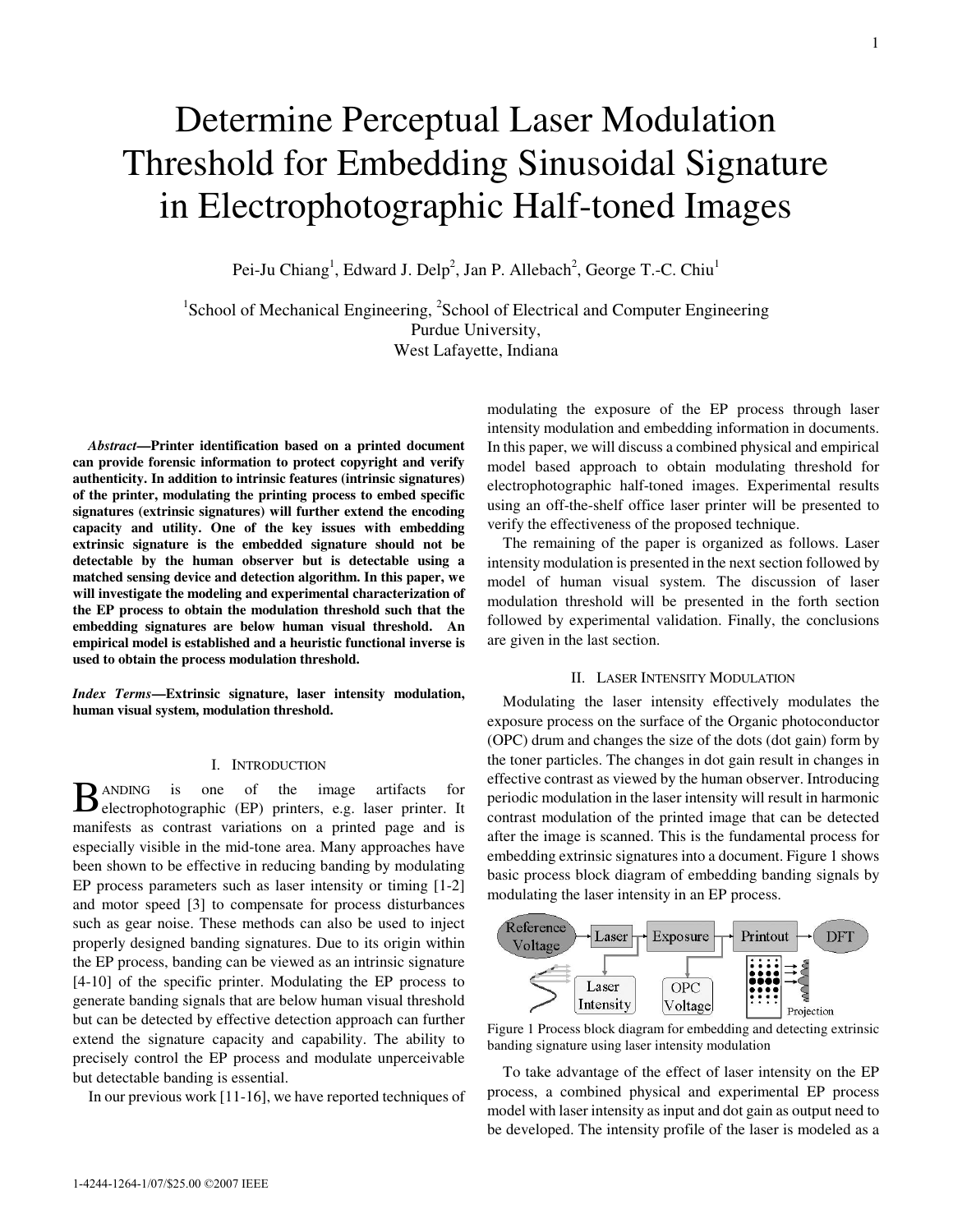2-D Gaussian envelope [17, 18] given by

$$
I(x, y, t) = I_0(t)e^{(-y^2/2\alpha^2 - x^2/2\beta^2)} \quad [W/m^2],
$$
 (1)

where  $I_0(t)$  represents the power amplitude of the laser, and  $\beta$ and  $\alpha$  are the beam widths in the scan  $x$ , and process  $y$ , directions, respectively. Assume the laser is switched on at time 0 and off at time *toff* . Since the beam will not reach its peak intensity *Imax* and reach zero when it is turned off instantaneously, the rise and fall transition are modeled as exponential functions, see Figure 2. The laser intensity profile can be expressed as

$$
I_0(t) = \begin{cases} 0, & t < 0, \\ I_{\max}(1 - e^{-\frac{t}{t_r}}), & 0 \le t \le t_{off}, \\ I_{\max}(1 - e^{-\frac{t_{off}}{t_r}}) \cdot e^{-\frac{-(t - t_{off})}{t_f}}, & t > t_{off}, \end{cases}
$$
(2)

where  $t_r$  is the rise time constant (sec),  $t_f$  is the fall time constant (sec).



Figure 2 Temporal response of a laser pulse

As shown in Figure 2, when *Imax* increases, the maximum value of  $I_0(t)$  increase as well. Since the laser intensity is taken to be proportional to the laser diode current, which is proportionally controlled by the reference voltage  $V_r$  on the laser driver chip, the peak intensity *Imax* can be expressed as:

$$
I_{\text{max}}(t) = \lambda V_r \quad [W/m^2] \tag{3}
$$

where  $\lambda$  is the ratio of  $V_r$  to intensity  $I_{max}$ . Let the nominal values of the printed pixel width in the scan direction and process direction be *X* and *Y*, respectively. Assume the laser beam translates along the scan direction  $x$  at a velocity  $v$  (m/sec), which is significantly higher than the liner motion of the photoconductor surface in the process direction. The exposure energy at any arbitrary point  $(x, y)$  on the OPC due to the pixel [*m*,*n*] being turned on is found by integrating Eq. (1) with respect to time, i.e.

$$
E_{mn}(x, y) =
$$
  
\n
$$
\int I_0(t) \exp(-\frac{(y - y_n)^2}{2\alpha^2} - \frac{(x - (x_m - X/2) - vt)^2}{2\beta^2}) dt \quad [J/m^2]
$$
 (4)

Since the exposure energy at an location on the OPC due to each printed pixel is additive, the overall exposure at any given point on the OPC surface is the sum of exposures contributed from each neighboring pixel in the halftone, i.e.

$$
E(x, y) = \sum_{m,n} E_{mn}(x, y)
$$
\n<sup>(5)</sup>

After the photoconductor is exposed by the laser, the associated exposure  $E(x, y)$  forms a latent image on the photoconductor surface. Charged toner particles are attracted to the latent image through an electrostatic field and subsequently transferred and fused to paper. Based on the discharged electric potential characteristic of the photoconductor material, the tone value adhered on the photoconductor can be estimated. Here, the photoconductor surface voltage after exposure, i.e. the light voltage  $V_L$  [17] can be written as

$$
V_L = V_{sat} + (V_D - V_{sat}) \exp(\frac{-E}{E_a}) \quad Volts
$$
 (6)

where *Vsat* is the saturation voltage due to high exposure energy,  $V_D$  is the dark voltage, *E* is the exposure energy, and  $E_a$  is a coefficient that characterize the exposure sensitivity of the photoconductor. Through modulating the reference voltage *V<sup>r</sup>* , the exposure energy and the associated photoconductor surface voltage are adjusted. This will affect the probability and the number of toner particles being transferred (developed) on to the OPC surface and results in subsequent modulation of the density of the toner particles developed (developed solid area density) and the size of the developed toner dots (dot size/dot gain). The relationship between developed solid area density and photoconductor surface voltage is nonlinear and can be found in [19 ].

Figure 3 shows the relationship between the laser intensity reference voltages and the measured dot size on paper. The dot size is determined by counting the number of pixels with an absorptance greater that 0.1 in one dot cell. As seen in Figure 3, measured dot size increases with increase of the reference voltage. As expected, the uncertainty and fluctuation in the EP process results in fluctuation in the corresponding dot sizes. Through periodic dot sizes modulation, extrinsic banding (signatures) can be embedded.



Figure 3 Relationship between laser intensity and dot size

## III. MODEL OF HUMAN VISUAL SYSTEM

In order to embed unperceivable extrinsic signature, a model of the human visual system (HVS) is needed. One of such model is the contrast sensitivity function (CSF) that attempts to capture the modulation transfer function (MTF) of the human visual system in perceiving contrast variations. In this work, we report one of the most widely used CSF model [20] by fitting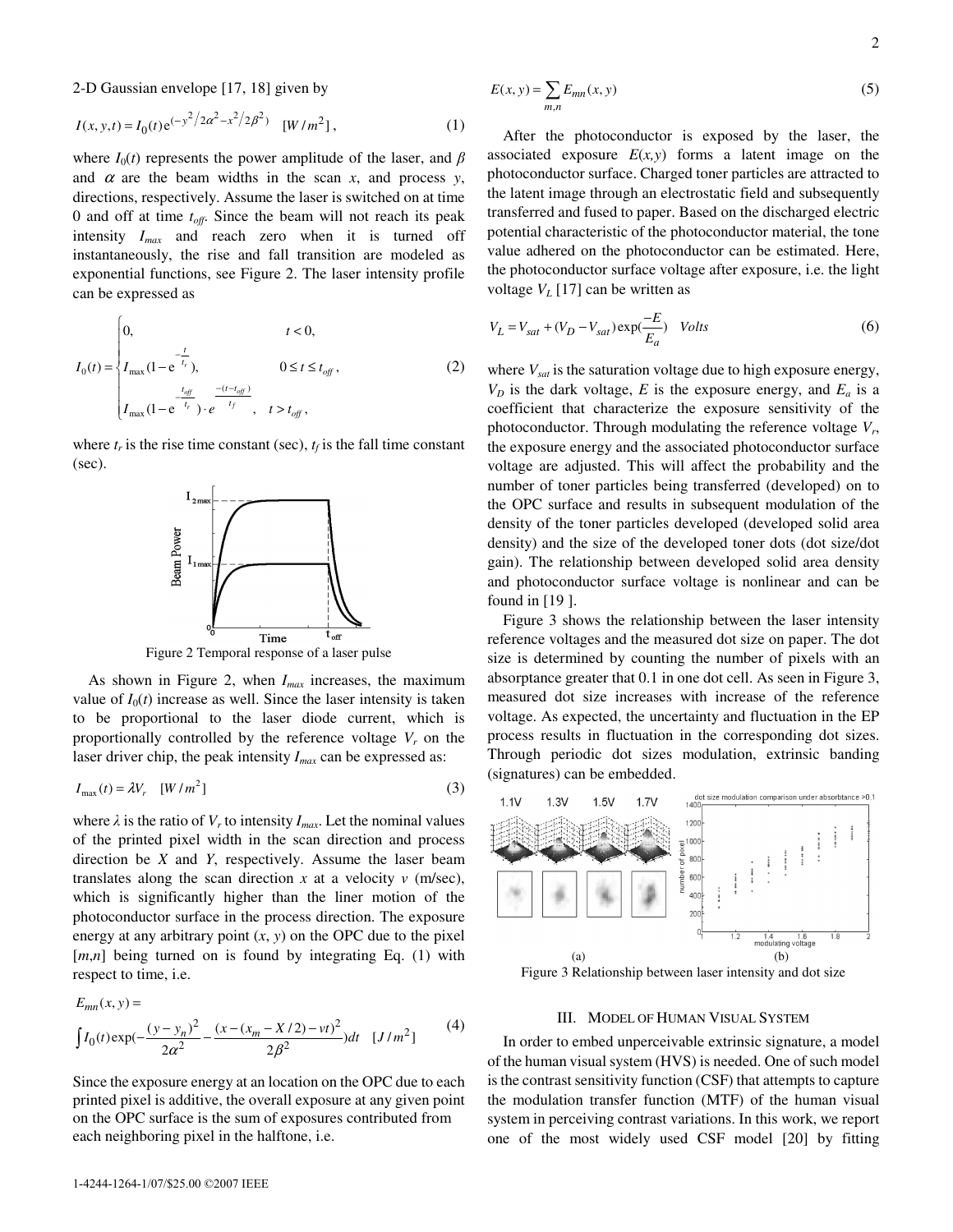psychophysical experiment data with the following exponential function

$$
S_c(f, Y_0, W, \theta) = a(f, Y_0, W) f e^{-\Gamma(\theta)b(Y_0)f} \sqrt{1 + ce^{b(Y_0)f}}
$$
(7)

where

$$
a(f, Y_0, W) = \frac{540(1 + \frac{0.7}{Y_0})^{-0.2}}{1 + \frac{12}{W(1 + \frac{f}{3})^2}}
$$
  

$$
b(Y_0) = 0.3(1 + \frac{100}{Y_0})^{0.15}
$$
  

$$
c = 0.06
$$
  

$$
\Gamma(\theta) = 1.08 - 0.08 \cos 4\theta
$$

In the above equations, the angular frequency of the stimulus *f* is measured in cycles/degree; *W* is the angular display size in degrees calculated from the square root of the picture area;  $Y_0$  is the mean local background luminance in  $cd/m^2$ , and  $\theta$  the orientation of the stimulus in radius.



corresponding human visual system (HVS) contrast threshold

In Figure 4(a) the plots of the CSF with respect to the angular frequency are reported for a background luminance of 50 *cd/m 2* with a horizontal stimulus ( $\theta = 0$ ) and  $180/(\pi\sqrt{12})^5$  degree angular display size using a test pattern with height *h* and width 4*h*/3 is viewed from a distance of four timesits height. As shown in Figure 4(a), the CSF functions as a band-pass filter reflecting the band-pass nature of the human visual system that is less sensitive to low and high frequency contrast variation (bandings). The low and high frequency regions can be exploited to embed unperceivable signatures. Figure 4(b) illustrates the contrast threshold of HVS where the y-axis indicates the reciprocal of contrast sensitivity. The threshold information is important since the signature should be below the perception threshold. The modulating parameter, the laser intensity in this case, and the resulting contrast variation need to be below the human detection threshold.

Since the printer is a nonlinear system, with sinusoidal process parameter modulation, in this case, the laser intensity, the resulting variation in luminance of the printout will not be

sinusoidal. A convenient technique for calculating the luminance distribution of a non-sinusoidal grating is to consider separately the imaging of each of the Fourier components of the grating wave form. According to Campbell's experiments [21], grating of complex wave form cannot be distinguished from sine wave grating until their contrast has been raised to a level at which the higher harmonic components reach their independent threshold. If the amplitude of Fourier components of high harmonic frequencies is lower than the fundamental, the contrast threshold of a grating is determined only by the amplitude of the fundamental Fourier component of its wave form. We will be using Campbell's finding to obtain laser intensity modulation threshold based on a gray-box model of the EP process.

#### IV. LASER MODULATION THRESHOLD

As discussed in the previous section, to embed unperceivable banding signal in EP printed document, the resulting contrast variation due to the embedded signal needs to be below the human contrast sensitivity threshold. Since the laser intensity is the actual input signal, it is therefore important to derive the corresponding laser intensity modulation threshold.

The laser intensity modulation is done by modulating the voltage of the laser intensity control signal *V<sup>r</sup>*

$$
V_r = V_0 + V_{\text{mod}}\,,\tag{8}
$$

where  $V_0$  denote the nominal voltage to the laser power control circuit during normal operation and  $V_{mod}$  denote the modulation. To maintain process stability, *V<sup>r</sup>* is constricted between a pair of minimum value *Vmin* and maximum value *Vmax* .



Figure 5. Relationship between laser intensity and reflectance *R*

Since higher laser intensity will result in higher exposure energy, more toner will be attracted to the OPC that will result in lower reflectance. Figure 5 shows the average reflectance measured from a test patch with different laser intensity, i.e. different  $V_r$  values. Note that at low intensity, very little toner is developed and no reflectance change is observed. At high intensity, the number of toner particles increase to a value that majority of the lights are trapped and the reflectance 'saturate' to a minimum value. To fit the experimental data shown in Figure 5, we will use a third order polynomials function,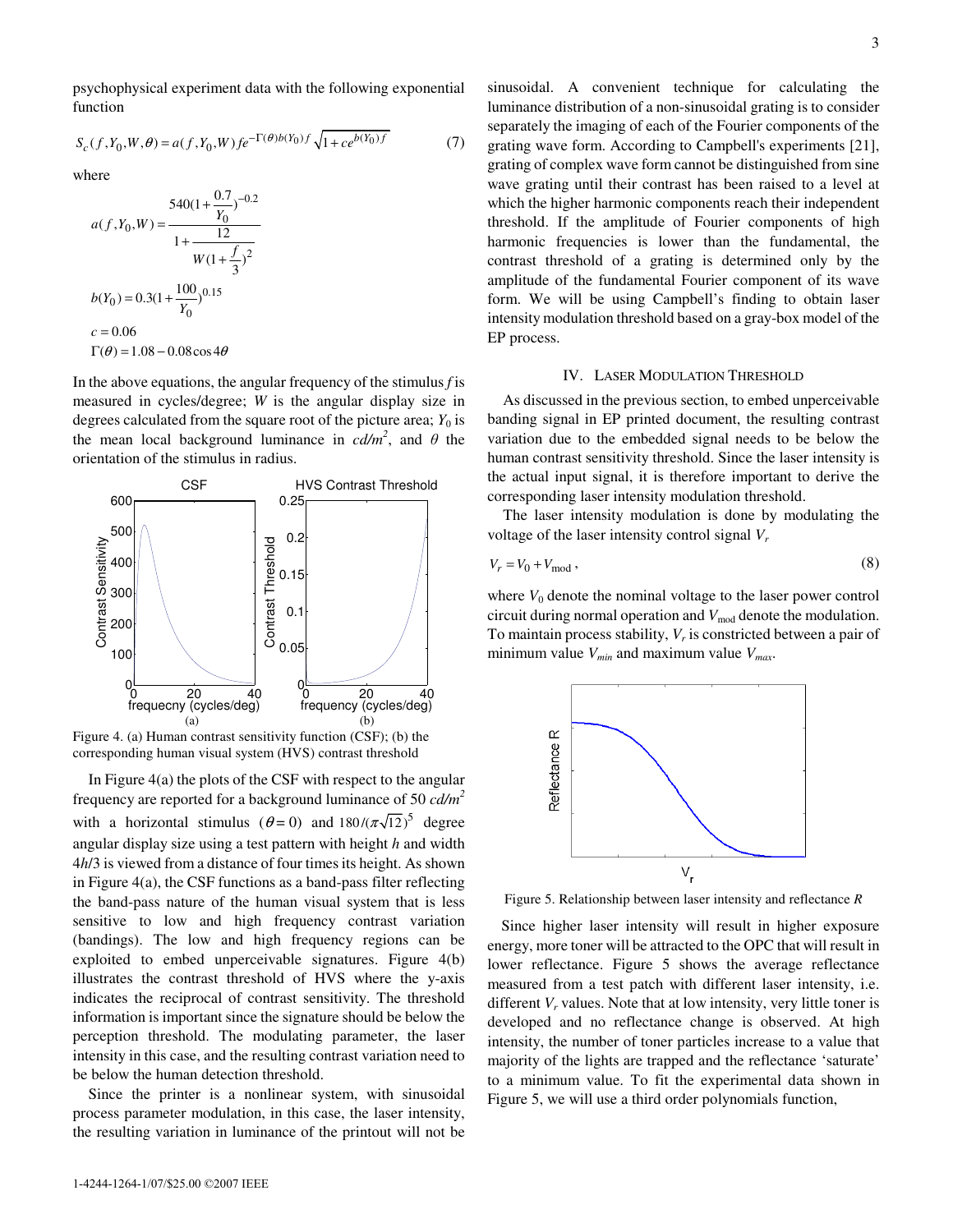$$
R(V_r) = \sum_{i=0}^{3} a_i \left(\frac{V_r - V_0}{V_b}\right)^i,
$$
\n(9)

where  $V_b = \min\{ |V_0 - V_{max}|, |V_0 - V_{min}| \}$  is the maximum applicable modulation amplitude, and  $a_i$  are the corresponding coefficients.

In the current implementation, the laser intensity modulation is done on a scan-line by scan-line basis, i.e. the laser intensity is the same for each scan-line (*x* direction) and is change from scan-line to scan-line in the process(*y*) direction. For sinusoidal modulation, the modulation term in Eq. (8) can be written as

$$
V_{\text{mod}}(y) = \Delta V \sin(w_m y) = V_b \cdot \alpha \sin(w_m y) \tag{10}
$$

where  $\Delta V$  is the modulation amplitude,  $\alpha = \Delta V/V_b$  is the normalized modulation amplitude, *w<sup>m</sup>* is the spatial modulation frequency in cycles per inch, and *y* is the coordinate in process direction in inch.

Since the mapping between  $V_r$  and reflectance  $R$  is nonlinear, introducing sinusoidal modulation in the laser intensity will result in contrast variation with harmonics in addition to the fundamental frequency, i.e.

$$
R(y) = \sum_{i=0}^{i=3} a_i \left[ \alpha \sin(w_m y) \right]^i = \sum_{i=0}^{i=3} k_i \sin(iw_m y)
$$
 (11)

where  $k_0(\alpha) = a_0 + \frac{1}{2} a_2 \alpha^2$ ,  $k_1(\alpha) = a_1 \alpha + \frac{3}{4} a_3 \alpha^3$ ,  $k_2(\alpha) = -\frac{1}{2} a_2 \alpha^2$ and  $k_3(\alpha) = -\frac{1}{4}a_3\alpha^3$ .

To generate a desired tone value, an associated halftone pattern is tiled across the whole image. Since the halftone pattern is repeated in both of scan (*x*) and process (*y*) directions, the image projection in the process direction is a periodic signal with the halftone frequency  $w_h$  depending on the size of the halftone pattern. Since any periodic signal can be presented with it unique Fourier series, the projected luminance value can be decomposed into several sinusoidal components with frequency  $jw_h$  and amplitude  $b_j$ , where  $j$  is an integer between 0 and the order of Fourier series expansion *n*. Since the luminance is proportional to reflectance, sinusoidal modulation in laser intensity will results in luminance variation in the form

$$
Y(y) = \left[\sum_{i=0}^{3} k_i \sin(iw_m y)\right] \left[\sum_{j=0}^{n} b_j \sin(jw_n y)\right]
$$
  
=  $\sum_{i=0}^{3} \sum_{j=0}^{n} \frac{k_i b_j}{2} [-\cos(iw_m y + jw_h y) + \cos(iw_m y - jw_h y)$  (12)

As shown in Eq. (5), the overall exposure at any given point on the OPC surface is the sum of exposures contributed from each neighboring pixel. Adjacent horizontal scan-lines overlap one another by an amount that depends on the relative spot size and scan-line separation. This will constrict the printer resolution to address the fine details that is often characterized by the printer's modulation transfer function (MTF). As the embedding laser modulation frequencies increases, smaller dots

will be more difficult to preserve because of overlapping of surrounding larger dots. This results in the degradation of the contrast that can also be characterized by a low pass filter (LPF). For modeling the effect of embedding sinusoidal extrinsic signature using laser intensity modulation, the printer model can be characterized as a sequential combination of a nonlinear mapping between intensity  $V_r$  and reflectance  $R$ , a combined halftone and low-pass filter from reflectance to measured luminance *Y* as depicted in Figure 6. Let the magnitude of the low pass filter at frequency *w* be  $q(w)$ . The resulting contrast *C* at each frequency component  $w_{i,j}$  will be:

$$
C_{i,j} = \frac{\Delta Y_{i,j}}{Y_0} = \frac{\left| k_i(\alpha) b_j / 2 \right| \cdot q(w_{i,j})}{Y_0}
$$
\n(13)

where  $w_{i,j} = iw_m \pm jw_h$  and  $\Delta Y_{i,j}$  is the resulting luminance value at frequency *wi,j* .



Figure 6. Block diagram of printer model for modeling embedding sinusoidal signal using laser intensity modulation

To embed unperceivable banding signal in a printer document, the resulting contrast at each frequency component needs to be below the human contrast sensitivity threshold *CTH*, i.e., $C_{i,j} \leq C_{TH}$ . The corresponding laser intensity modulation threshold can be calculated as:

$$
\alpha = \min_{i,j} \Delta Y_{i,j}^{-1} (C_{TH} (w_{i,j}) Y_0)
$$
\n(14)

#### V. EXPERIMENTAL RESULTS

In this work, we used a calibrated EPSON 3200 flatbed scanner to measure the corresponding CIE Y luminance (defined by International Commission on Illumination) of the test pages. The calibration curve of the scanner from 8 bit values to luminance is shown in Figure 7. Because of different printing techniques, every printer generates different luminance value given the same 8 bit uniform gray image. Therefore, the parinter of interest will also need to be calibrated. In practice, the specific printer calibration can be obtained by the tone correction curve unique to each printer and stored either in the nonvolatile memory of the printer or the host computer. In the case when calibration curve is not available, but the printed is accessible, calibration procedure can be performed. Test pages with 10 Post Script (PS) gray fill using the printer's default halftone are printed with nominal laser intensity *V<sup>r</sup>* . The measured mean luminance corresponding to various gray fill is shown in Figure 8. Since human visual system (HVS) is more sensitivity to mid-tone images, in the following work, images with background luminance 50  $cd/m^2$ , i.e. PS gray fill 0.8., is used to measure the modulation threshold. The reflectance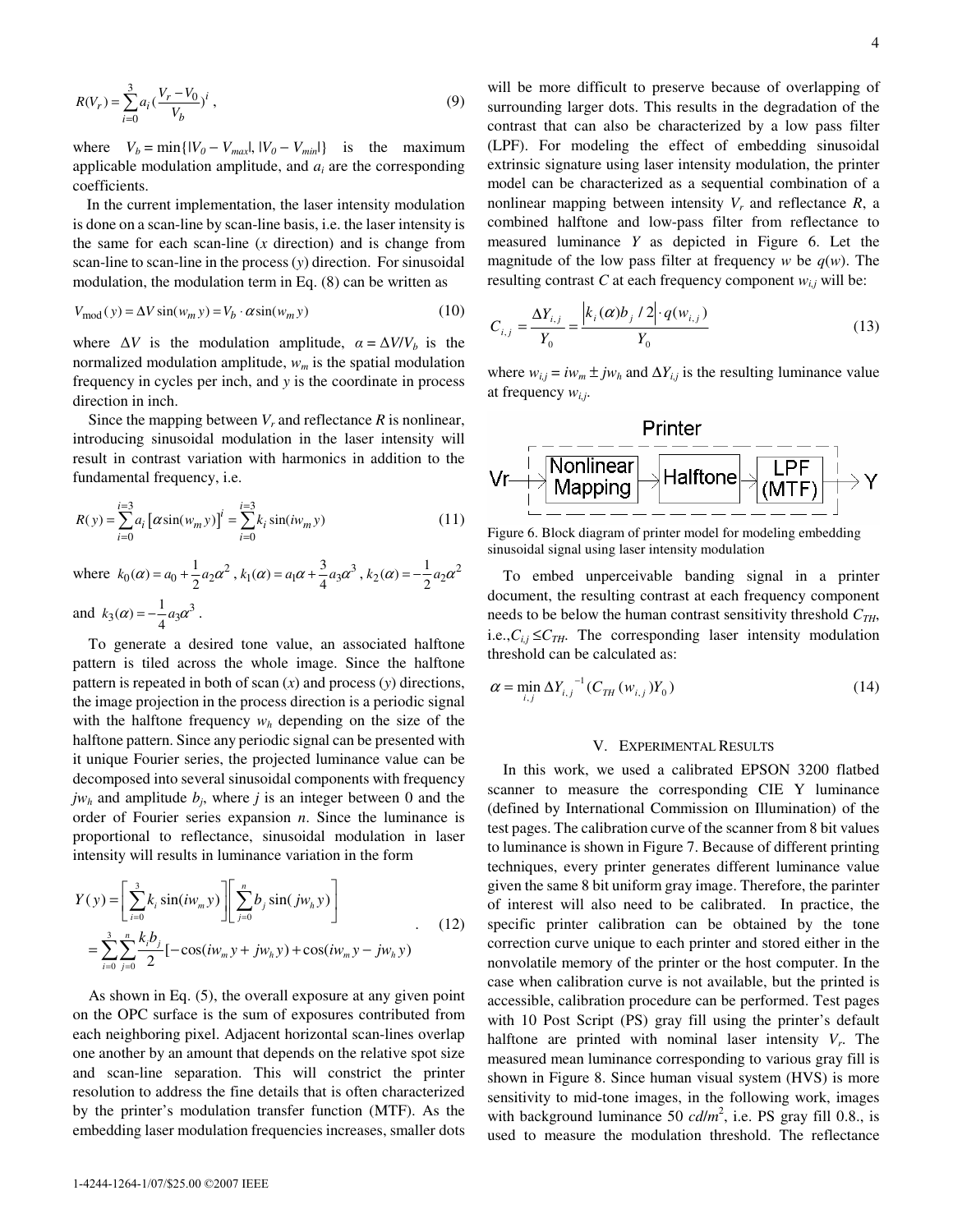corresponding to different laser intensity  $V_r$  for PS gray fill 0.8 is measured and shown in Figure 9. The data in Figure 9 is used to calculate the polynomial coefficient of Eq. (9).

To characterize the gain of the effective LPF on luminance, various normalized modulation amplitude  $\alpha$  ranged from 0.1 to 0.7 with 0.2 increments are applied. For each  $\alpha$  value, a modulation frequency from 50 cycles/in (10.5 cycles/deg) to 170 cycles/in (35.6 cycles/deg with 12 inch view distance) at 20 cycles/in increment is applied. The luminance magnitude at each modulation frequencies for various modulation amplitudes are measured and shown in Figure 10(a). An exponential function

$$
q(w) = e^{-\beta w} \tag{16}
$$

can be fitted to the normalized magnitude value at spatial frequency *w* in cycles/deg with decay rate  $\beta$ , see Figure 10(b). The luminance value at frequency *wi,j* is:

$$
\Delta Y_{i,j} = \left| \frac{k_i b_j}{2} \right| e^{-\beta w_{i,j}} \tag{17}
$$

where the mean value of  $\beta$  is 0.0779. Laser intensity modulation threshold can then be obtain by numerically solving Eq. (14), as shown in Figure 11. Periodic banding signature generated from modulation amplitude  $\alpha$  under the threshold will not be perceivable. From Figure 11, higher modulation threshold in high frequencies indicates that high spatial frequency provide the better trade-off between perceptibility and signal intensity that is directly related to detectability and capacity.



Figure 7. Scanner calibration curve for Epson 3200





Figure 8. Printer tone curve

Luminance Y (CIE XYZ)

Figure 9. Relationship between laser intensity and luminance



Figure 10. Measured and normalized luminance as a function of modulation frequency